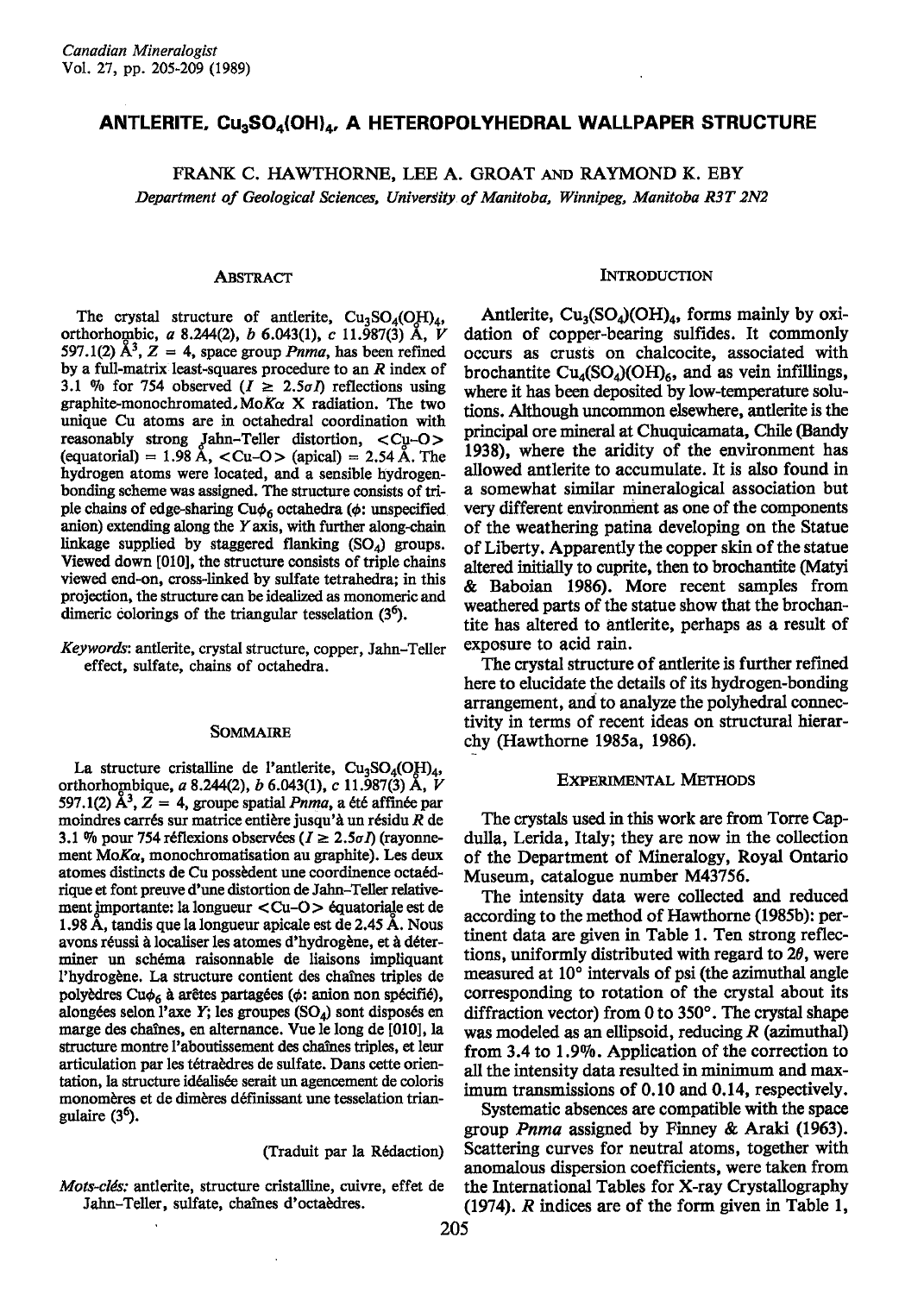|  | TABLE 1. MISCELLANEOUS INFORMATION FOR ANTLERITE |  |  |
|--|--------------------------------------------------|--|--|
|  |                                                  |  |  |

| a                                 |                                                  | 8.244(2) Å Crystal size (mm) 0.14x0.16x0.18                                  |       |
|-----------------------------------|--------------------------------------------------|------------------------------------------------------------------------------|-------|
| b                                 | $6.043(1)$ Å                                     | Rad/Mono                                                                     | Mo/Gr |
| c                                 | $11.987(3)$ Å                                    | Total [Fo]                                                                   | 954   |
| ۷                                 | 597.1(2) $\lambda^3$                             | $[Fe]$ , $I > 2.5 \sigma I$                                                  | 754   |
| Space Group                       | Pnma                                             | Final R (obs)                                                                | 3.3%  |
|                                   | Cell content: $4[Cu_3SO_4(0H)_4]$ Final wR (obs) |                                                                              | 3.1%  |
| $R = \sum (F_0[-[Fc])/\Sigma]F_0$ |                                                  |                                                                              |       |
|                                   |                                                  | $WR = [zw([F0]- Fc )]^2/zwF0^2]^{\frac{1}{2}}$ , $w = 1/(v^2F+0.0032(2)F^2)$ |       |
|                                   |                                                  |                                                                              |       |

and are expressed as percentages. Using the results of Finney & Araki (1963) as input, the refinement converged rapidly to an  $R$  index of 3.2% using an anisotropic thermal model. At this stage, recognizable H positions were taken from difference-Fourier maps; however, refinement of these positions caused the O-H distances to shorten significantly (a feature typical of X-ray structure refinements), making the interpretation of the hydrogen-bonding scheme rather difficult. Consequently, the hydrogen positions were taken from the difference-Fourier map and kept fixed during the final cycle of refinement. Final convergence occurred at an  $R$  index of 3.2% and a wR index of  $3.1\%$ . Final parameters are given in Table 2; the observed and calculated structurefactors are available from the Depository of Unpub-Iished Data, CISTI, National Research Council of Canada, Ottawa, Ontario KIA 0S2. Selected interatomic distances and angles are given in Table 3, a suggested hydrogen-bonding scheme in Table 4, and a bond-valence analysis in Table 5.

## DISCUSSION

There is one unique S position in the antlerite structure, surrounded by four oxygen atoms in a

slightly distorted tetrahedral arrangement; the minor bond-length variations are compatible with the local bond-valence requirements of the anions in the structure (Table 5). There are two unique Cu positions, both surrounded by six anions in distorted octahedral arrangements. In both cases, there are four short equatorial distances and two longer apical distances, indicative of Jahn-Teller distortion, as is usual for most octahedrally coordinated  $Cu^{2+}$  in minerals. Inspection of the bond-length distortion ( $\Delta$  =  $\Sigma[(l_i-l_o)/l_o]^2$  and bond-angle distortion ( $\sigma^2$  =  $\Sigma(90-\theta)^2/12$ ) parameters ( $\Delta$ : Cu(1) = 0.064, Cu(2)  $= 0.053$ ;  $\sigma^2$ : Cu(1) = 133.9, Cu(2) = 21.6) shows that whereas the two distinct  $Cu\phi_6$  octahedra have similar bond-length distortions, the Cu(l) octahedron has far more angular distortion than the Cu(2) octahedron. This angular distortion is such that the Cu-Cu distances are significantly increased over that for the same arrangement with regular octahedra. Such a distortion is not directly related to the Jahn-Teller effect, as the latter could occur in a triple chain of edge-sharing octahedra without any angular distortion. However, such Jahn-Teller type bond-length distortion will bring the Cu atoms in each of the linear chains closer together, and the angular relaxation seen here will offset this effect. This effect is more extreme for the Cu(1) $\phi$ <sub>6</sub> ( $\phi$  = unspecified ligand) octahedron, as it is equatorially surrounded by six Cu $\phi_6$  octahedra, whereas the Cu(2) $\phi_6$  octahedron is only linked to four Cu $\phi_6$  octahedra.

Bond-valence analysis (Table 5) shows the hydroxyl ions to have a slight excess of bond valence. which suggests the presence of significant hydrogen bonding between them and the oxygen atoms, which show slight bond-valence deficiencies if the contributions from hydrogen bonding are not considered. A hydrogen bonding scheme is suggested in Table 4, with the corresponding bond-valence distribution shown in Table 5. The  $OH(3)$ - $H(3)$ ...O(1) angle of  $118<sup>o</sup>$  is smaller than that usually observed, but does

|  |  | TABLE 2. FINAL ATOMIC PARAMETERS FOR ANTLERITE |  |
|--|--|------------------------------------------------|--|
|  |  |                                                |  |

| Atom   | ×          | у          | z          | *U equiv. | $\mathbf{u}_{11}$ | $\cdot v_{22}$ | $\mathsf{u}_{33}$ | $^{U_{12}}$ | $\mathsf{u}_{13}$ | $^{11}$ 23 |
|--------|------------|------------|------------|-----------|-------------------|----------------|-------------------|-------------|-------------------|------------|
| Cu(1)  | 0.0049(1)  | 1/4        | 0.00135(7) | 121(2)    | 145(3)            | 81(3)          | 137(3)            | 0           | $-33(2)$          | 0          |
| Cu(2)  | 0.28982(5) | 0.00278(9) | 0.12585(4) | 123(1)    | 126(2)            | 97(2)          | 146(2)            | $-1(2)$     | $-20(2)$          | 12(2)      |
| s      | 0.1304(2)  | 1/4        | 0.3642(1)  | 105(3)    | 109(6)            | 100(6)         | 108(6)            | 0           | 3(5)              | 0          |
| 0(1)   | 0.2618(5)  | 1/4        | 0.2829(4)  | 170(12)   | 145(20)           | 154(21)        | 209(23)           | 0           | 22(17)            | 0          |
| 0(2)   | 0.1979(5)  | 1/4        | 0.4778(4)  | 168(12)   | 216(22)           | 144(20)        | 143(21)           | $\mathbf 0$ | $-60(18)$         | 0          |
| 0(3)   | 0.0312(3)  | 0.0481(5)  | 0.3477(3)  | 158(8)    | 137 (12)          | 120(14)        | 218(14)           | $-15(10)$   | 15(11)            | $-24(11)$  |
| OH(1)  | 0,2809(5)  | 1/4        | 0.0250(4)  | 133(11)   | 150 (20)          | 111(19)        | 137(21)           | 0           | 4(17)             | 0          |
| OH(2)  | 0.7010(5)  | 1/4        | 0.7792(3)  | 129(11)   | 130(19)           | 114(20)        | 142(21)           | 0           | $-6(16)$          | 0          |
| OH(3)  | 0.0469(3)  | 0.5060(5)  | 0.1016(2)  | 127(7)    | 141(12)           | 129(12)        | 110(11)           | 18(13)      | 10(10)            | $-12(13)$  |
| **H(1) | 0.373      | 1/4        | 0.971      | 100       |                   |                |                   |             |                   |            |
| **H(2) | 0.220      | 3/4        | 0.261      | 100       |                   |                |                   |             |                   |            |
| **H(3) | 0.497      | 0.025      | 0.660      | 100       |                   |                |                   |             |                   |            |

U<sub>ij</sub> = U<sub>ij</sub>xlO<sup>4</sup>; <sup>\*\*</sup>fixed during refinemer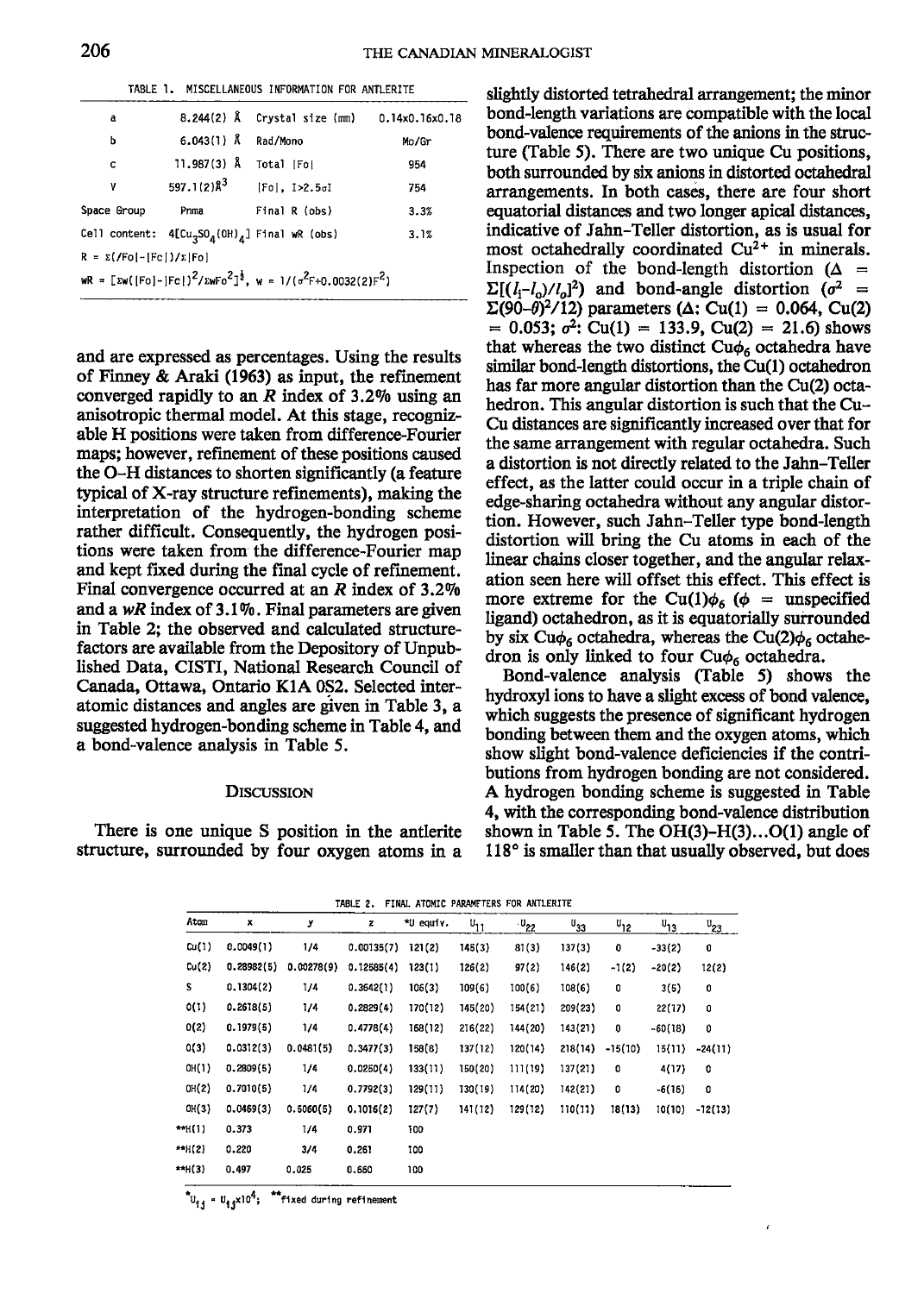| TABLE 3.                        | IN ANTLERITE           | SELECTED INTERATOMIC DISTANCES (R) AND ANGLES ( <sup>O</sup> ) |          |
|---------------------------------|------------------------|----------------------------------------------------------------|----------|
| $S - 0(1)$                      | 1.457(5)               |                                                                |          |
|                                 | 1.471                  | $Cu(2)-OH(1)$                                                  | 1.923(3) |
| S-0(2)<br>S-0(3)<br><s-0></s-0> | 1.482(3)<br>x2         | $Cu(2)-O(3)e$                                                  | 2.033(3) |
|                                 | 473                    | Cu(2)-OH(2)f                                                   | 1.906(3) |
|                                 |                        | Cu(2)<br>-0H(3)a                                               | 2.024(3) |
| Cu(1)-OH(3).a                   | 1.989(3)<br>x2         | $Cu(2)-O(2)g$                                                  | 2.344    |
| Cu<br>Cu<br>⊩oli<br>(3)b.c      | x2<br>1.970(<br>2.293( | Cu(2)-0(1)                                                     |          |
|                                 |                        | $\sqrt{cu(2)} - 0$                                             |          |
| Cu(1)-0(2)d                     | 2.543(5)               |                                                                |          |

<Cu(1)-0>

| Possible hydrogenbond contacts                                                                                                                                                                                     |                                                                                                                                                       |                                                                                                                                                                                                                                                                                                           |                                                                                                                                         |  |  |  |  |
|--------------------------------------------------------------------------------------------------------------------------------------------------------------------------------------------------------------------|-------------------------------------------------------------------------------------------------------------------------------------------------------|-----------------------------------------------------------------------------------------------------------------------------------------------------------------------------------------------------------------------------------------------------------------------------------------------------------|-----------------------------------------------------------------------------------------------------------------------------------------|--|--|--|--|
| OH(1)O(3)                                                                                                                                                                                                          | $3.188(5) \times 2$                                                                                                                                   | OH(3)O(1)<br>OH(3)O(3)                                                                                                                                                                                                                                                                                    | 3.136(5)<br>2.971(5)                                                                                                                    |  |  |  |  |
| OH(2)O(3)                                                                                                                                                                                                          | $3.230(5) \times 2$                                                                                                                                   | $OH(3)$ OH $(2)$                                                                                                                                                                                                                                                                                          | 3.299(5)                                                                                                                                |  |  |  |  |
| $0(1)-0(2)$<br>$0(1)-0(3)$<br>$0(2)-0(3)$<br>$0(3)-0(3)a$<br>$<0-0>$ S                                                                                                                                             | 2.396(7)<br>2.389(5)<br>x2<br>2.410(5)<br>x2<br>2,440(6)<br>2.406                                                                                     | $0(1)-S-0(2)$<br>0(1)-S-0(3)<br>$0(2)-S-0(3)$<br>$0(3)$ -S- $0(3)_{a}$<br>$<0-S-0>$                                                                                                                                                                                                                       | 109.8(3)<br>108.7(2)<br>x2<br>109.4(2)<br>x2<br>110.8(2)<br>109.5                                                                       |  |  |  |  |
| OH(1)-OH(3)<br>OH(1)-OH(3)c<br>OH(3)-0(2)d<br>$OH(3)-OH(3)$ b<br>OH(3)-OH(3)a<br>$0(2)d-0H(3)c$<br>OH(3)b-OH(3)c<br><0-0>Cu(1)                                                                                     | 2.637(5)<br>3.432(6)<br>3.404(6)<br>2.557(6)<br>3.094(6)<br>2.967(5)<br>2.949(6)<br>3.003                                                             | OH(1)-Cu(1)-OH(3)<br>OH(1)-Cu(1)-OH(3)c<br>OH(3)-Cu(1)-O(2)d<br>OH(3)-Cu(1)-OH(3)b<br>OH(3)-Cu(1)-OH(3)a<br>0(2)d-Cu(1)-OH(3)c<br>0H(3)b-Cu(1)-0H(3)c<br>$-0$ -Cu(1)-0>                                                                                                                                   | 75.7(1)<br>x2<br>107.0(1)<br>x2<br>96.6(1)<br>x2<br>80.5(1)<br>x2<br>102.1(2)<br>81.1(1)<br>x2<br>96.9(2)<br>90.T                       |  |  |  |  |
| $0(1)-0H(1)$<br>$0(1)-0(3)e$<br>$0(1)-0H(2)$ f<br>$0(1)-0H(3)a$<br>$0H(1)-0(2)g$<br>OH(1)-O(3)e<br>OH(1)-OH(3)a<br>$0(2)$ g-0(3)e<br>0(2)g-0H(2)f<br>0(2)g-0H(3)a<br>$0(3)e-0H(2)f$<br>OH(2)f-OH(3)a<br><0-0>Cu(2) | 3.095(7)<br>2.978(5)<br>3.127(3)<br>3.202(5)<br>3.079(2)<br>2.841(5)<br>2.637(5)<br>3.344(6)<br>2.913(6)<br>2.967(5)<br>2.754(5)<br>2.921(5)<br>2.988 | 0(1)-Cu(2)-OH(1)<br>$0(1)-Cu(2)-0(3)e$<br>$0(1)$ -Cu $(2)$ -OH $(2)$ f<br>0(1)-Cu(2)-OH(3)a<br>0H(1)-Cu(2)-0(2)g<br>OH(1)-Cu(2)-O(3)e<br>OH(1)-Cu(2)-OH(3)a<br>$0(2)$ g-Cu $(2)$ -O $(3)$ e<br>$O(2)g-Cu(2)-OH(2)f$<br>$0(2)g-Cu(2)-OH(3)a$<br>0(3)e-Cu(2)-OH(2)f<br>OH(2)f-Cu(2)-OH(3)a<br>$<0-Cu(2)-0>$ | 90.3(1)<br>83.6(1)<br>91.9(1)<br>91.9(1)<br>91.8(1)<br>91.8(2)<br>83.8(2)<br>99.4(1<br>85.9(1)<br>85.2(1)<br>88.6(2)<br>96.0(2)<br>90.0 |  |  |  |  |

Equivalent positions: a:x, 1/2-y,z; b:x, 1-y, z; c:x, 1/2+y-1,z; d:1/2+x-1, y, 1/2-z; e:1/2+x, y, 1/2-z; f:1-x, y, 1-z; g:1/2-x,  $\bar{y}$ , 1/2+z-1

TABLE 4. SUGGESTED HYDROGEN-RONDING SCHEME IN ANTLERITE

| $OH(1), \ldots$ 0(3)<br>$OH(1)-H(1)$<br>$H(1), \ldots, 0(3)$                                                   | $3.188(5)$ R<br>1.00<br>2.46<br>x2           | $OH(1)-H(1), \ldots, O(3)$                 | 168 <sup>0</sup> |
|----------------------------------------------------------------------------------------------------------------|----------------------------------------------|--------------------------------------------|------------------|
| $OH(2), \ldots, 0(3)$<br>$OH(2)-H(2)$<br>$H(2), \ldots, 0(3)$                                                  | $3.230(5) \times 2$<br>0.81<br>2.60<br>x2    | $OH(2)-H(2)O(3)$                           | 136              |
| $OH(3), \ldots, O(3)$<br>$OH(3), \ldots, O(1)$<br>$OH(3)-H(3)$<br>$H(3), \ldots, 0(3)$<br>$H(3), \ldots, 0(1)$ | 2.971(5)<br>3.136(5)<br>0.80<br>2.30<br>2.68 | $OH(3)-H(3)$ $O(1)$<br>$OH(3)-H(3)$ $O(3)$ | 118<br>142       |

| LE 5. | BOND-VALENCE* TABLE FOR ANTLERITE |  |  |
|-------|-----------------------------------|--|--|
|       |                                   |  |  |

|       | Cu(1)                                             | Cu(2)               | — s   | Σ     | H(1)                                                               | H(2)  | H(3)  | $\boldsymbol{\Sigma}$ |
|-------|---------------------------------------------------|---------------------|-------|-------|--------------------------------------------------------------------|-------|-------|-----------------------|
| 0(1)  |                                                   | $0.130^{x^2}$ 1.584 |       | 1.844 |                                                                    |       |       | 0.114 1.958           |
| 0(2)  | 0.095                                             | $0.155^{x^2}$ 1.521 |       | 1.926 |                                                                    |       |       | 1.926                 |
| 0(3)  |                                                   |                     |       |       | $0.364$ $1.443^{X2}$ $1.807$ $0.097^{X2}$ $0.036^{X2}$ 0.115 2.025 |       |       |                       |
| OH(1) | 0.177                                             | $0.508^{X2}_{Y}$    |       | 1.193 | 0.807                                                              |       |       | 2.0                   |
| OH(2) |                                                   | $0.536^{X2}$        |       | 1.072 |                                                                    | 0.928 |       | 2.0                   |
| 0h(3) | $0.415^{x2}_{+}$ 0.374<br>0.440 $^{x2}_{+}$ 0.374 |                     |       | 1.229 |                                                                    |       | 0.771 | 2.0                   |
| Σ     | 1.982                                             | 2.067               | 5.991 |       | 1.0                                                                | 1.0   | 1.0   |                       |

\*calculated from the curves of Brown (1981).

TAB

not exceed the observed range for hydrogen bonds from neutron-diffraction data (Baur 1972).

Each Cu(1) $\phi_6$  octahedron links by *trans* edgesharing to two other Cu(1) $\phi_6$  octahedra to form a rutile-like chain; similarly, each Cu(2) $\phi_6$  octahedron links by *trans* edge-sharing to form a rutile-like chain. Three of these chains then merge by edge-sharing to form a triple chain, a central Cu(1) $\phi_4$  chain flanked by two  $Cu(2)\phi_4$  chains. One of these units is shown in Figure 1. Alternate pairs of Cu(2) $\phi_6$  octahedra are linked through one set of their axial ligands by (SO<sub>4</sub>) groups; this forces the Cu(2) $\phi_4$  to be modulated such that the axial vertex separation along the chain is alternately long and short, the short separation corresponding to the position of the linking  $(SO_4)$  group. These  $(SO_4)$  groups adopt a staggered configuration either side of the triple chain; note that this is a cooperative distortion such that the shortening of alternate vertex separations on one side of the chain spontaneously produces an offset distortion on the other side of the chain (see Fig. 1), explaining why the sulfate groups usually assume a staggered configuration in these edge-sharing chain structures (Hawthorne, in prep.). Also, note that this cooperative series of displacements produces large angular distortions of the polyhedra in the central chain [the Cu(1) $\phi_6$  octahedra], distortions that correspond to the values actually observed in antlerite. Thus, although one can make the normal argument (see above) that the  $Cu(1)$  octahedron shows strong angular distortion to decrease cation-cation repul-



FIG. 1. The edge-sharing octahedral triple chain that extends along the  $Y$  axis in antierite; the triple chain is made of three "rutile-like" edge-sharing chains that fuse by edge-sharing, giving a repeat of  $\approx 3$  Å along Y. Further along-chain linkage is provided by the  $(SO<sub>4</sub>)$ tetrahedra (shown in black), which repeat in a staggered fashion on either side of the chain; this staggering doubles the Y-axis repeat to  $\approx$  6 Å. The Cu(1) octahedra are shown dotted, and the Cu(2) tetrahedra are shown dashed.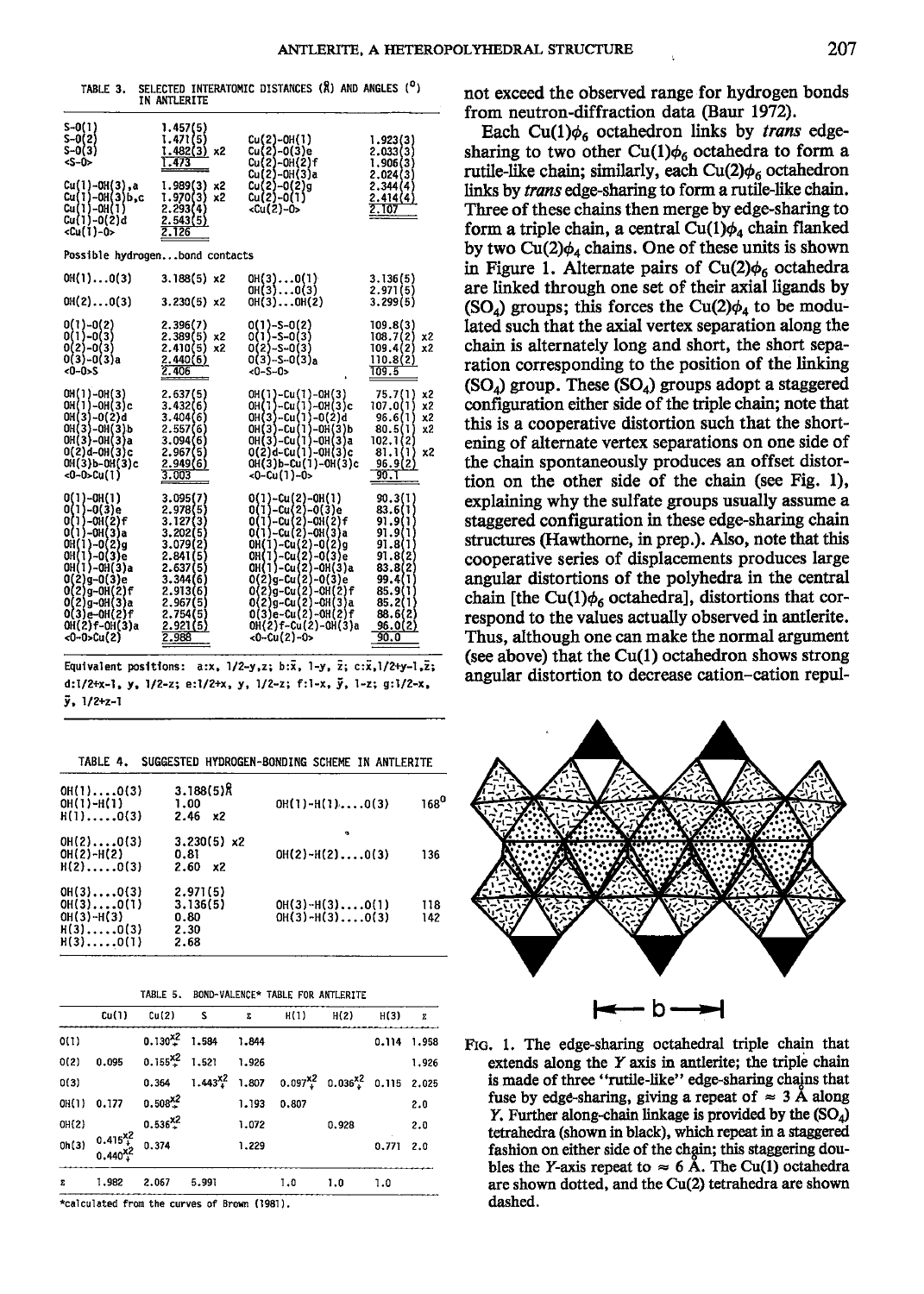

FIG. 2. Projection of the antlerite structure onto (010); shading as in Figure 1. The edge-sharing triple chains (shown in Fig. l) are seen "end-on", and are crosslinked into a heteropolyhedral framework by corner-sharing between octahedra and tetrahedra.



Ftc. 3. Geometrical idealization of Figure 2. The [010] projection of antlerite expressed as a mixed monomeric-dimeric coloring of the triangular tesselation  $3^6$ .